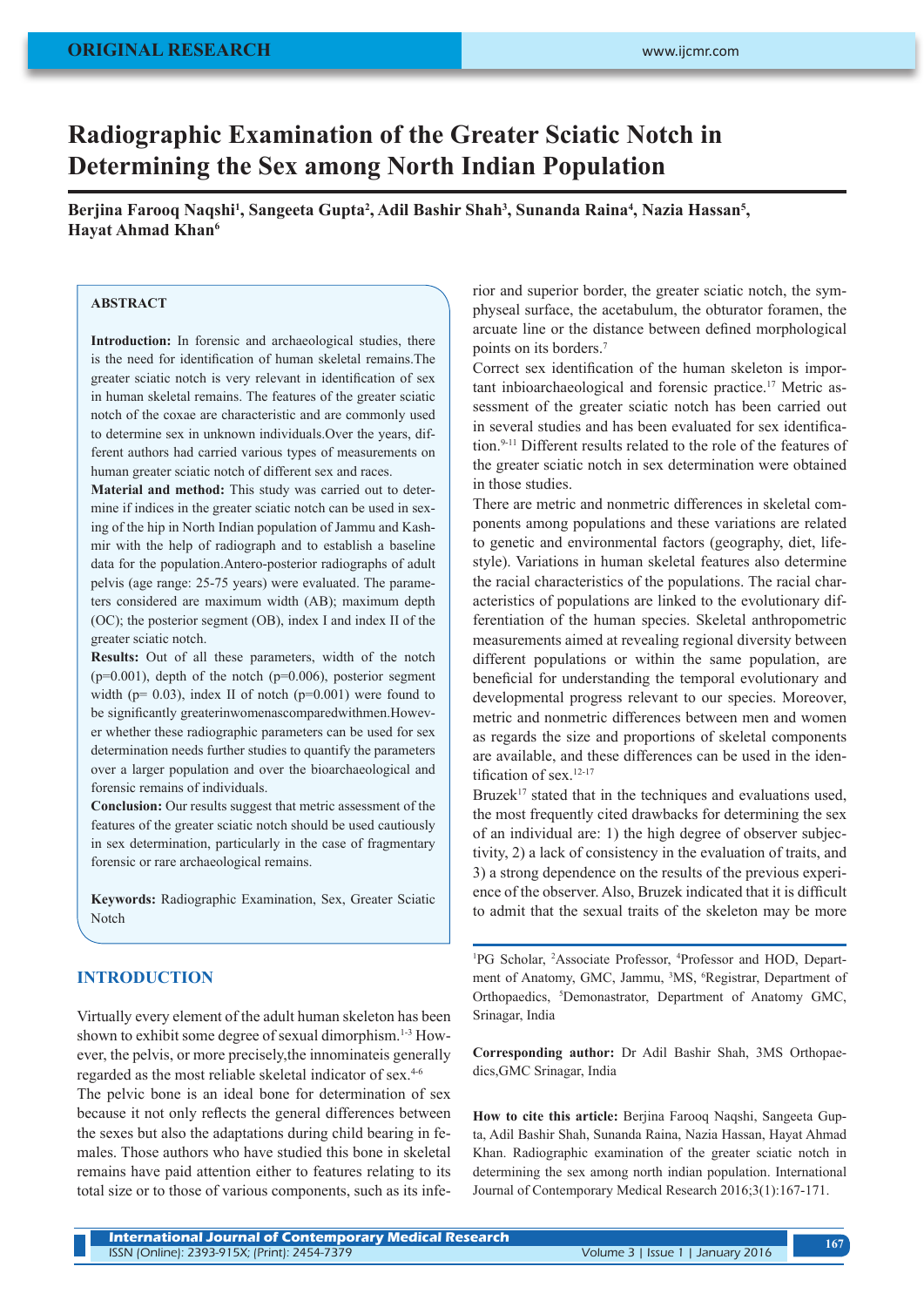clearly expressed in one sex than the other. The total degree of sexual dimorphism of any bone is a function of the interaction of the partial dimorphism of certain major regions of the bone. Thus, according to the concept of functional integration, lower levels of sexual dimorphism in a given morpho-functional complex can be functionally compensated by higher levels of dimorphism in another morpho-functional complex. Intersegment size relationships are sex and population-specific. With both genetic and functional components, the existence and degree of trait expression appears to be population-specific.18-24

The features of the greater sciatic notch of the innominate bone are commonly used to determine the sex in unknown individuals. In this radiographical study, several measurements of the greater sciatic notch, e.g. width, depth and width of the posterior segment were taken in A–P view and indices I and II were calculated. Inspite of the relevance of indices in the greater sciatic notch in forensic studies, anthropological, obstetrics and gynaecology; there is lack of literatures in North Indian Population. The aim of this study therefore was to determine if indices in the greater sciatic notch can be used in sexing of the hip in North Indian population with the help of radiograph and to establish a baseline data for the population.

#### **MATERIAL AND METHOD**

The present study was conducted in the Department of Anatomy,Government Medical College, Jammu using 50 radiographs of pelvis of people belonging to the North Indian population. The radiographs were obtained from the Department of Radiology, Government Medical College, Jammu. Age varied from 25-75 years. Of the 50 radiographs 25 belonged to males and 25 to females.The radiographs were obtained using the standard protocol for analog AP Xray of pelvis with both hips.

All the radiographs were free from pathological changes. In taking these measurements the radiographs were placed on the horizontal surface of an illuminator and the following measurement were taken with the help of a vernier calliper. A marker was used to mark these points for clear visualization. The definitions of the measurements were taken from the literature and were selected on the basis of their being good discriminators in previous studies. These are clearly defined in the available literature.<sup>19,21,25</sup>

The piriform tubercle was taken as the posterior point (B) and the tip of the ischial spine was taken as the anterior point (A) of the width (AB). Maximum depth (OC) was determined between the baseline (AB) and the deepest point (C) of the greater sciatic notch. Also, (OB) was designated as the posterior segment.

The following parameters of the greater sciatic notch were considered:

**Maximal width (AB):** The distance between the position A and B

- **Maximal depth (OC):** Perpendicular to the width
- **OB:**Posterior segment of the width
- **Index I:** Maximal depth (OC) x100/Maximal width (AB)
- **Index II:** Posterior segment of the width (OB)  $x100/$ Maximal width (AB)

Each variable was measured by the same observer. All linear measurements were in centimeters for each parameter.p value was calculated and value <0.05 was considered statistically significant.Radiographs showing abnormalities were not considered.For each parameter, mean and standard deviation was calculated.

## **RESULTS**

The number of cases and the statistical data related to their age is shown in table 1.The result of the mean, standard deviation and range of all radiographic measurements in the greater sciatic notch in North Indian population are shown in table 2. The mean maximum width (AB) for males and females was  $5.54 \pm 0.177$  and  $6.33 \pm 0.173$  (cm). The maximal width which was described in Fig. 1 was sexually dimorphic. The females mean maximal width is significantly higher than that of the males ( $p<0.05$ )

The mean maximal depth(OC) of males and females in the greater sciatic notch was  $2.14 \pm 0.066$  and  $2.411 \pm 0.087$ (cm). The maximal depth which was described in Fig. 1 was sexually dimorphic. Infemales mean maximal depth (OC) is significantly higher than that of the males ( $p<0.05$ ).

The mean values for posterior segment (OB) of males and females were 2.29±0.125 and 2.92±0.220 (cm). The females had a significantly larger value for posterior segment compared to the males ( $p<0.05$ ).

The mean values of Index I for males and females were 38.69  $\pm$ 1.722 and 38.002 $\pm$ 1.839. The Index was comparable in the two sexes and no significant difference was noted.

The mean values of Index II for males and females were 41.44±2.315 and 46.16±3.681. The females in North Indian

| <b>Variable</b>     | Male | Female |  |  |  |  |
|---------------------|------|--------|--|--|--|--|
|                     | 25   | 25     |  |  |  |  |
| Mean age            |      |        |  |  |  |  |
| Minimum age         |      | 29     |  |  |  |  |
| Maximum age         |      | 77     |  |  |  |  |
| Table-1:Age and sex |      |        |  |  |  |  |

| S.                                                            | <b>Variable</b> | Male             | Female           | P value* |  |  |  |
|---------------------------------------------------------------|-----------------|------------------|------------------|----------|--|--|--|
| No.                                                           |                 |                  |                  |          |  |  |  |
| 1.                                                            | <b>OB</b>       | $2.29 \pm 0.125$ | $2.922 \pm 0.22$ | 0.03     |  |  |  |
| 2 <sub>1</sub>                                                | OC              | $2.14\pm0.066$   | $2.41 \pm 0.08$  | 0.006    |  |  |  |
| 3.                                                            | AB              | $5.54 \pm 0.17$  | $6.33 \pm 0.17$  | 0.001    |  |  |  |
| $\overline{4}$ .                                              | Index I         | $38.69 \pm 1.72$ | $38\pm1.83$      | 0.8      |  |  |  |
| 5.                                                            | Index II        | $41.44 \pm 2.31$ | $46.16 \pm 3.68$ | 0.001    |  |  |  |
| *pvalue<0.05 significant.                                     |                 |                  |                  |          |  |  |  |
| Table-2: Comparisons of various parameters of greater sciatic |                 |                  |                  |          |  |  |  |
| notch in both sexes                                           |                 |                  |                  |          |  |  |  |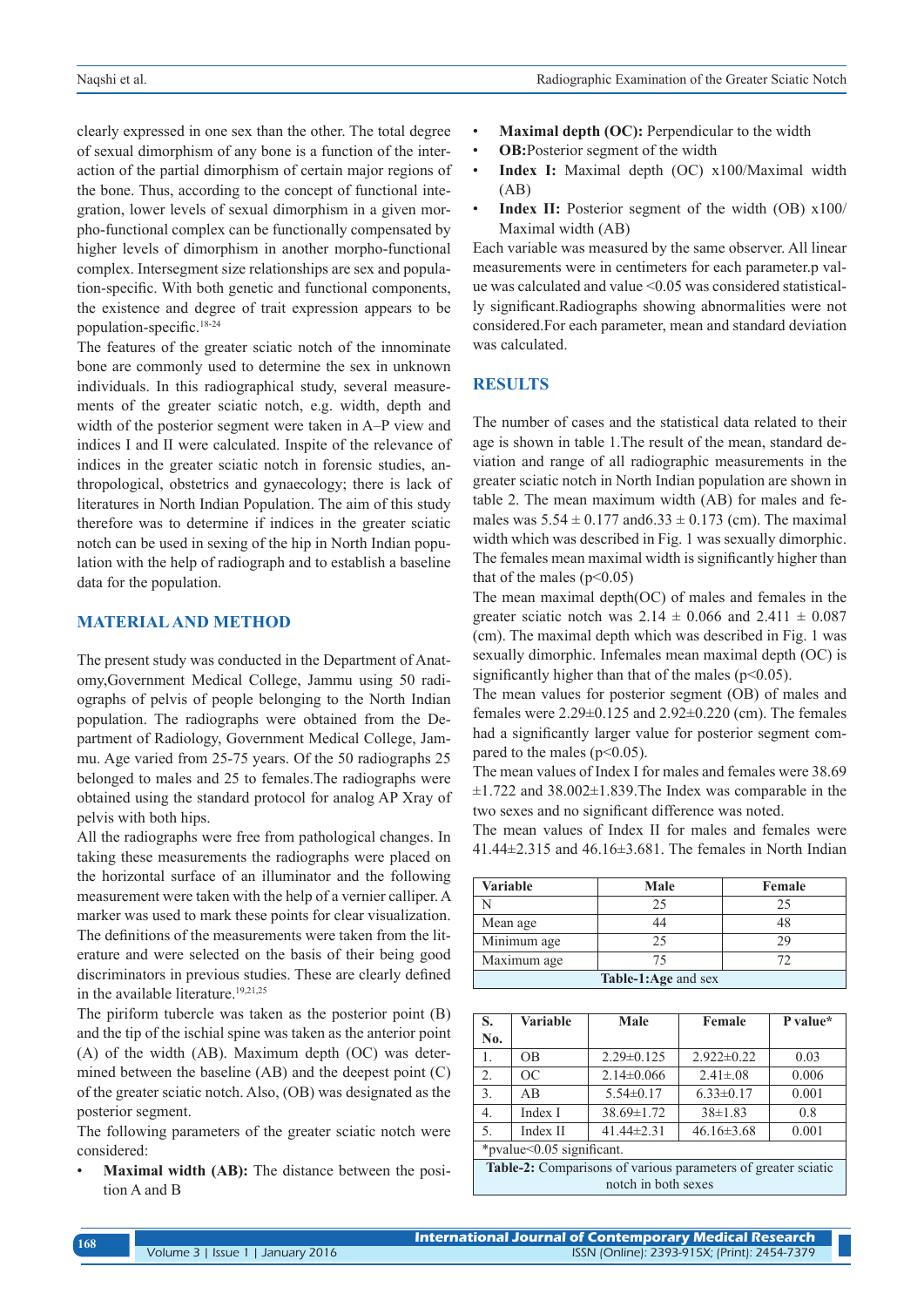population in this study had a significantly higher Index II than the males.

From the observations given in table 2 statistically significant difference between the means of various variables related to sex were seen in OB, OC, AB and index II while index I showed no statistically significant difference.

## **DISCUSSION**

In this study, several measurements of the greater sciatic notch, e.g. width (AB), depth (OC) and width of the posterior segment (OB) were taken and Indices I and II were calculated in 50 adult (25 men and 25 women) pelvic radiographs(A/P view). Out of all these parameters, width of the notch ( $p=0.001$ ), depth of the notch ( $p=0.006$ ), posterior segment width ( $p= 0.03$ ), index II of notch ( $p=0.001$ ) were found to be significantly greaterinwomenascomparedwithmen (Table2).

It is generally recognized that of all the elements of the human skeleton, the innominate offers the best prospect for the correct identification of the sex of an individual. Unfortunately, the very features of the innominate that exhibit the highest levels of sexual dimor- phism are frequently found to be damaged or missing in exhumed material. The highly di-



**Figure-1:** Showing the various measurements of the greater sciatic notch from an antero-posterior radiograph of the pelvis. A is the tip of the ischial spine, B is the piriformis tubercle,C is the deepest point on the sciatic notch. AB is the maximum width,OC is the maximum depth and OB is the posterior segment.

morphic pubic element of the innominate is especially vulnerable to postmortem damage and decay as it is covered by only a thin fragile shell of cortical bone. The identification of sex from the human skeleton is further complicated by the considerable morphological and metric variation which exists between and within human populations. Criteria for the identification of sex established on one ethnic group are unlikely to be applicable to another group of different ethnic origin. Similarly, criteria appropriate to present populations may not be appropriate for past populations and vice versa. Further, it is important that criteria used/for sex discrimination should be unequivocal and hence as free as possible from subjective bias.<sup>26-29</sup>

In a study conducted by S.C. Okoseimiema and A.I. Udoaka on Nigerian population it was concluded that metric assessment of the features of the greater sciatic notch should not be used in sex determination in South Nigerian population, particularly in the case of fragmentary forensic or rare archaeological remains. In this respect, even anthropometric measurements of the skeletal remains of a single archaeological population should afford valuable information about the features of different populations. Furthermore, the different results obtained for the different populations should be useful for comparisons with similar studies and for improving the identification of human pelvis.<sup>27</sup>

The morphology of the greater sciatic notch has been used in different studies addressing different populations for sex determination and some of these are summarized in Table 3. Akpan et al.<sup>22</sup> used a total of 150 X-ray films  $(A-P$  view) of the pelvis of adult (90 male and 60 female) Nigerians to measure the width, depth, posterior segment, total and posterior angles of the greater sciatic notch. They reported that the width, depth of the greater sciatic notch and Index I were insignificant criteria but that Index II was the most useful criterion in sex determination.

Kalsey et al.<sup>28</sup> made an attempt to find the baseline data of various parameters pertaining to the greater sciatic notch of 100 hip bones of known sex (male: female  $= 80:20$ ) and side (right:  $left = 50:50$ ), in Punjab, India. They showed that width, posterior segment width and index II of notch were found to be significantly greater in women as compared with men.Kalsey found the notch to be deeper in women of north

| <b>Author</b>                                                                   | Population                      | Width<br>(AB)            | Depth<br>(OC)            | <b>Posterior</b><br>Segment<br><b>(OB)</b> | <b>Index I</b>           | <b>Index II</b> |  |  |
|---------------------------------------------------------------------------------|---------------------------------|--------------------------|--------------------------|--------------------------------------------|--------------------------|-----------------|--|--|
| Palfrey                                                                         | West Africa                     | $^{+}$                   |                          | $^{+}$                                     |                          |                 |  |  |
| Singh and Potturi<br>Varanasi                                                   |                                 | $\blacksquare$           | $\overline{\phantom{0}}$ | $^{+}$                                     |                          | $^{+}$          |  |  |
| Dibennardo and Taylor                                                           | American whites and blacks      | $\overline{\phantom{0}}$ | $^{+}$                   | $\overline{\phantom{0}}$                   | $\overline{\phantom{0}}$ |                 |  |  |
| Akpan et al.                                                                    | Nigeria                         | -                        | $\overline{\phantom{0}}$ | $\overline{\phantom{0}}$                   | $\overline{\phantom{0}}$ | $^{+}$          |  |  |
| Patriquin et al.                                                                | South African whites and blacks | $^{+}$                   | $^{+}$                   | $^{+}$                                     |                          |                 |  |  |
| Kalsey et al.                                                                   | North India (Punjab)            | $^{+}$                   |                          | $^{+}$                                     |                          | $^{+}$          |  |  |
| Alizadeh et al.                                                                 | Iranian                         | $^{+}$                   | $\overline{\phantom{0}}$ | $^{+}$                                     | $\overline{\phantom{0}}$ | $^{+}$          |  |  |
| Present study                                                                   | North India(Jammu and Kashmir)  | $^{+}$                   | $^{+}$                   | $^{+}$                                     | $\overline{\phantom{0}}$ | $^{+}$          |  |  |
| [+] Statistically significant variable; [-]Statistically insignificant variable |                                 |                          |                          |                                            |                          |                 |  |  |
| Table-3: Comparison of variables of greater sciatic notch in different studies  |                                 |                          |                          |                                            |                          |                 |  |  |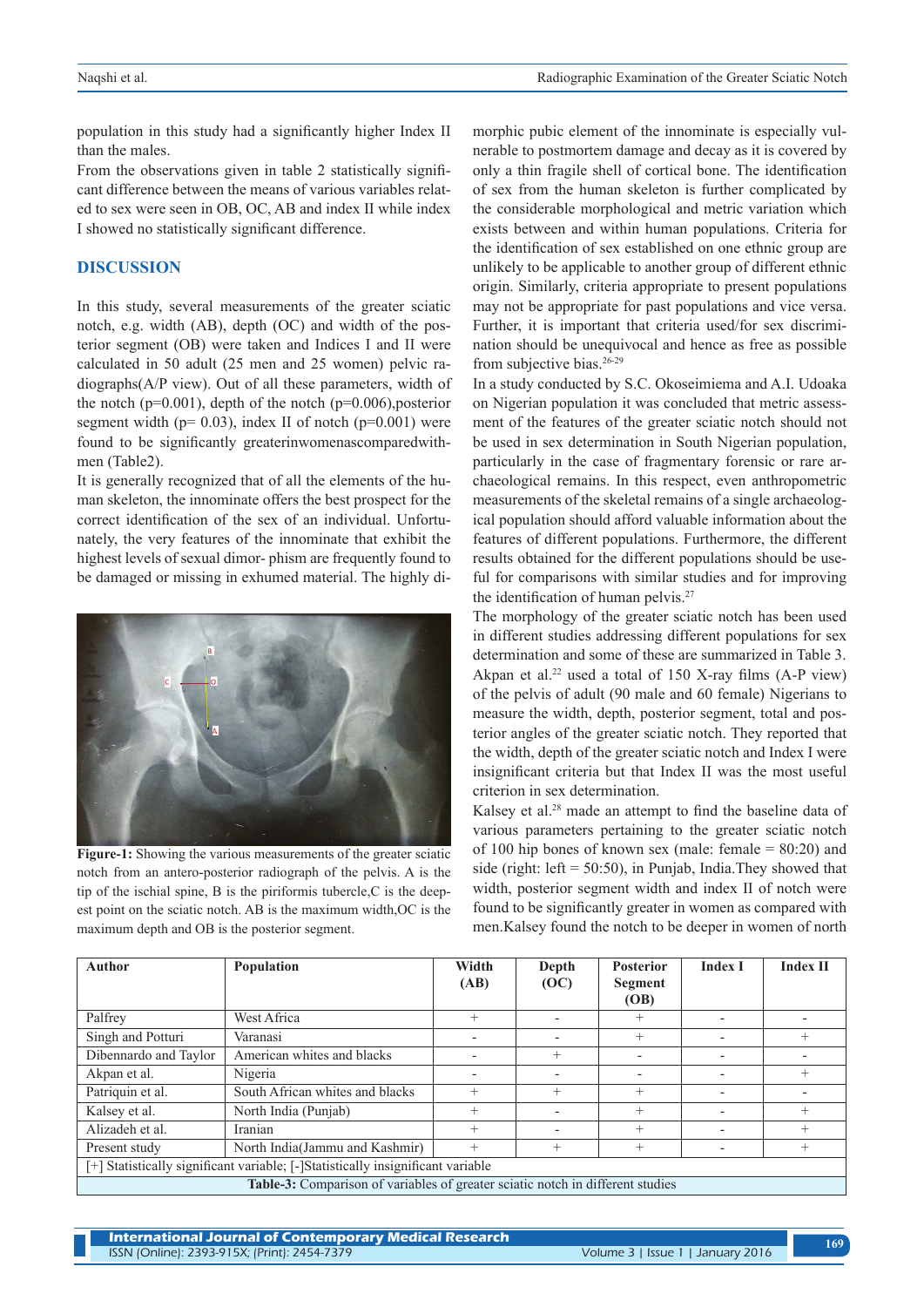India, however his results were not statistically significant. Patriquin et al.<sup>23</sup> determined the maximal width, maximal depth and posterior width of the greater sciatic notch in whites and blacks. They reported that the width of the greater sciatic notch is larger in women but deeper in men and that there are significant sex differences among South African men and women and whites and blacks.

Steyn et al.<sup>24</sup> used geometric and morphometric analysis of the greater sciatic notch and reported that this feature may not be so reliable, especially in South African white males.

Palfrey18 studied West African skeletons of known sex and found highly significant differences between them regarding the width and posterior segment of the greater sciatic notch.

Singh and Potturi<sup>19</sup> reported that the width and depth of the greater sciatic notch are not good criteria for sex identification and also that the width of the posterior segment and Index II successfully assigned sex to a high percentage of innominate bones, especially to the female ones.

Dibennardo and Taylor<sup>20</sup> investigated the adult coxae of American blacks and whites of known sex and found that the depth of the greater sciatic notch was larger in women in both races.

The present study is comparable with the study of Palfrey,- Patriquin et al., Kalsey et al., Alizadeh et al., in case of width and posterior segment being statistically significant for sex determination in addition to index II (except Patriquin etal and Palfrey) while in Singh and Potturi the posterior segment and index II are the sole statistically significant variable.In the present study the depth of the notch has been found to be a valid variable for sex determination which is comparable to studies of Dibennardo and Taylor and Patriquin et al.Kalsey found the notch to be deeper in women of north India, however his results were not statistically significant.

While the accuracy of the measurements of the greater sciatic notch is high, all collections used in these studies are from different populations and one cannot assume the methodology would yield equally high success rates in all of them. Therefore, this study, of data from North Indian collections ensures this technique's applicability to that population.

#### **CONCLUSION**

In conclusion, our results suggest that metric assessment of the features of the greater sciatic notch should be used cautiously in sex determination, particularly in the case of fragmentary forensic or rare archaeological remains. In this respect, even anthropometric measurements of the skeletal remains of a single archaeological population should afford valuable information about the features of different populations. Furthermore, the different results obtained for the different populations should be useful for comparisons with similar studies and for improving the identification of human skeletal remains.

## **REFERENCES**

- 1. Dwight T. The Size of the Articular Surfaces of the Long Bones as Characters of Sex, an Anthro pological Study. American Journal of Anatomy 1905;4: 19-32.
- 2. Thieme F and Schull WJ. Sex Determination from the Skeleton. Human Biology 1957;29: 242-73.
- 3. Steel FL D. The Sexing of Long Bones, with Reference to the St. Brides Series of Identified Skeletons. Journal of the Royal Anthropological Institute 1963; 92: 212- 21.
- 4. Krogman WM. The Human Skeleton in Forensic Medicine, Charles C Thomas, Springfield, IL. 1973.
- 5. El Najjar MY and McWilliams KR. Forensic Anthropology, Charles C Thomas. Springfield, IL. 1978.
- 6. Stewart TD. Essentials of Forensic Anthropology, Charles C Thomas. Springfield, IL. 1979.
- 7. Ferembach D, Schwidetzky I and Stlonkal M. Recommendations for age and sex diagnoses of skeletons. J Hum Evol 1980; 9:517–49.
- 8. Iscan MY and Derrik K. Determination of sex from the sacroiliac joint: a visual assessment tecnique. Florida Sci. 1984; 47:94–8.
- 9. Novotny V. Sex determination of the pelvic bone: a system approach. Anthropologie 1986; 24:197–206.
- 10. Maclaughlin SM and Bruce MF. The accuracy of sex identification in European skeletal remains using the Phenice characters. J Forensic Sci 1990; 35:1384–92.
- 11. Bruzek J. A method for visual determination of sex, using the human hip bone. Am J Phys Anthropol 2002; 117:157–68
- 12. Mahato N. Assessment of pelvic dimensions and evaluation of new morphometric indices for determination of sex in human hip bones. Aust J Forensic Sci 2010; 42:123–35.
- 13. Bytheway JA and Ross AH. A geometric morphometric approach to sex determination of the human adult os coxa. J Forensic Sci 2010; 55:859–64.
- 14. Paula NG, Valeria B and Parez SI. Geometric morphometric approach to sex estimation of human pelvis. Forensic Sci Int 2009; 189:68–74.
- 15. Macaluso PJ. Sex discrimination from the acetabulum in a twentieth-century skeletal sample from France using digital photogrammetry. HOMO 2011; 62:44–55.
- 16. Tian X, Li J and Sheng W. Morphometryof iliac anchorage for transiliac screws: a cadaver and CT study of the Eastern population. Surg Radiol Anat 2010; 32:455–62.
- 17. Bruzek, J. A method for visual determination of sex, using the human hip bone. Am. J. Phys. Anthropol 2002; 117: 157-68.
- 18. Palfrey AJ. Proceedings: The sciatic notch in male and female innominate bones. J. Anat 1974; 118: 382.
- 19. Singh S and Potturi BR. Greater sciatic notch in sex determination. J. Anat 1978; 125: 607-19.
- 20. Dibennardo R and Taylor J. Multiple discriminant function analysis of sex and race in the postcranial skeleton. Am. J. Phys. Anthropol 1983; 61: 305-14.